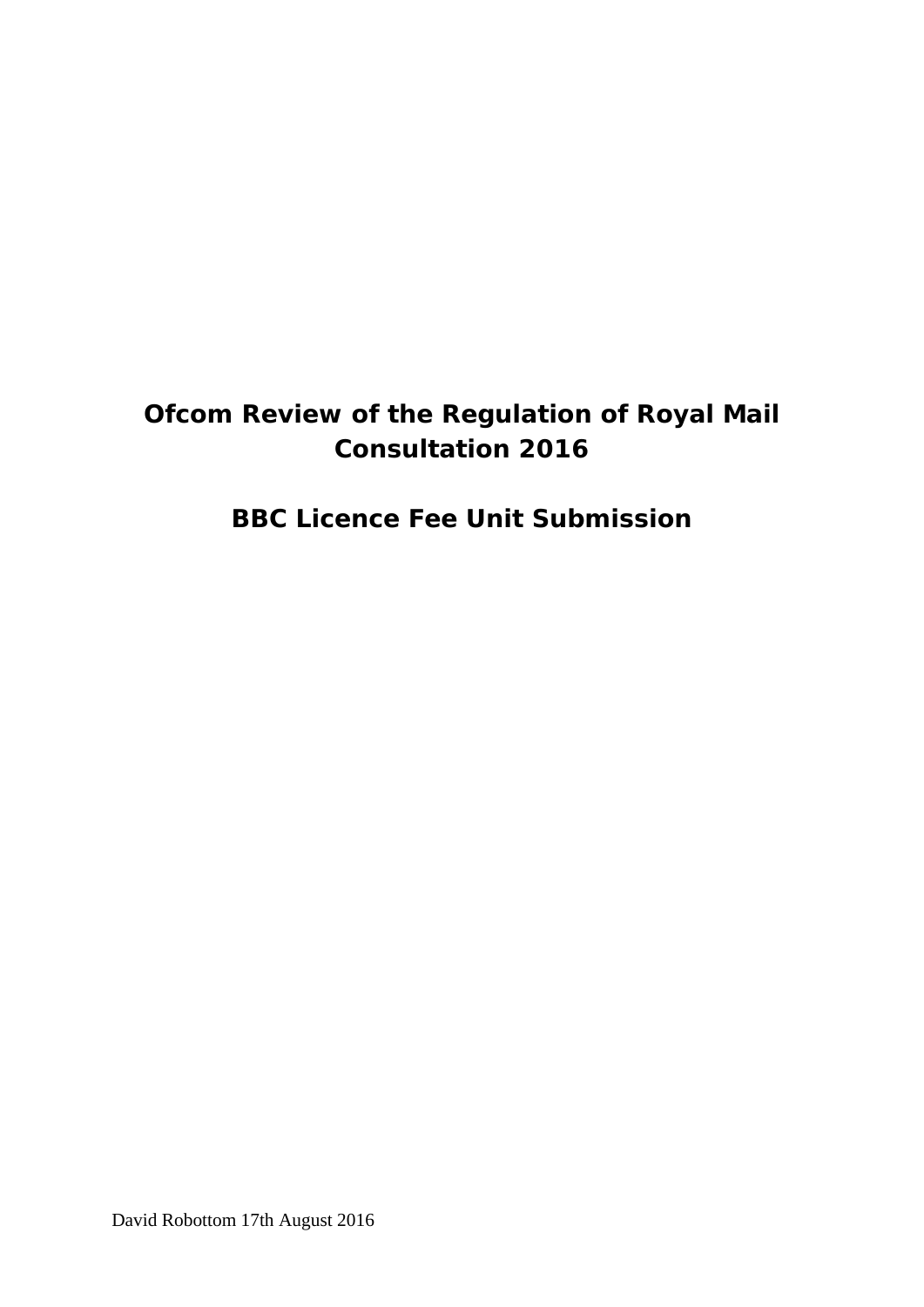# **1.1 Executive Summary**

- The existing regulatory structure was based on the assumption that alternative e2e competition would bring downward pressure on Royal Mail's operational costs, so driving operational efficiencies and downward pressure on prices.
- The demise of Whistl in the e2e market and the lack of any credible alternative e2e operators in the medium to long term removes this competitive pressure. Therefore the regulatory structure needs to ensure there is a competitive constraint or proxy constraint on Royal Mail through price control or efficiency targets.
- The privatisation and new ownership of Royal Mail will bring pressure on Royal Mail to deliver profitable performance. If the efficiency programme is curtailed or restricted then it appears likely that profits will need to be delivered through increased prices.
- Royal Mail could face significant increases in labour costs. CWU have already negotiated a one year pay award of 1.6%.
- With Royal Mail: having less constraint in the letters market; no significant competitive constraint in the bulk letters market; likely to face significant increased labour costs and a lack of flexibility; facing shareholder pressure to deliver profits. Leaving the regulatory structure in place until 2022 would expose mail users to the strong possibility that Royal Mail would not be able to deliver efficiencies and would look to deliver profit through price increases.
- For these reasons we believe the existing framework needs to be replaced with an alternative framework. The changes in the market indicate the current framework does not afford sufficient protection from price inflation for mail users.
- The behavioural economics study by London Economics<sup>1</sup> found that people are more likely to understand information and make better financial decisions when they receive information by post rather than electronically. This underpins the value of transactional mail. However, there has been a more rapid transition away from physical mail in household bill payments, with the majority of consumers preferring to pay bills online. In essence we have consumers receiving information by post but paying bills online.
- Evidence from the US, point to the changing UK demographic profile, with the population getting bigger and older, may bode well for transactional mail since it is evident that age continues to have a positive effect on letters, particularly on business to consumer transactional mail.
- Over a period of years Royal Mail has effectively circumnavigated USPA 7 by the introduction of schedules within new products. These schedules enable Royal Mail to make material changes to these new products more quickly than the minimum notification requirements provided for by the access contract and as required by

1

 $<sup>1</sup>$  A behavioural economics study for the</sup>

Keep Me Posted campaign 2015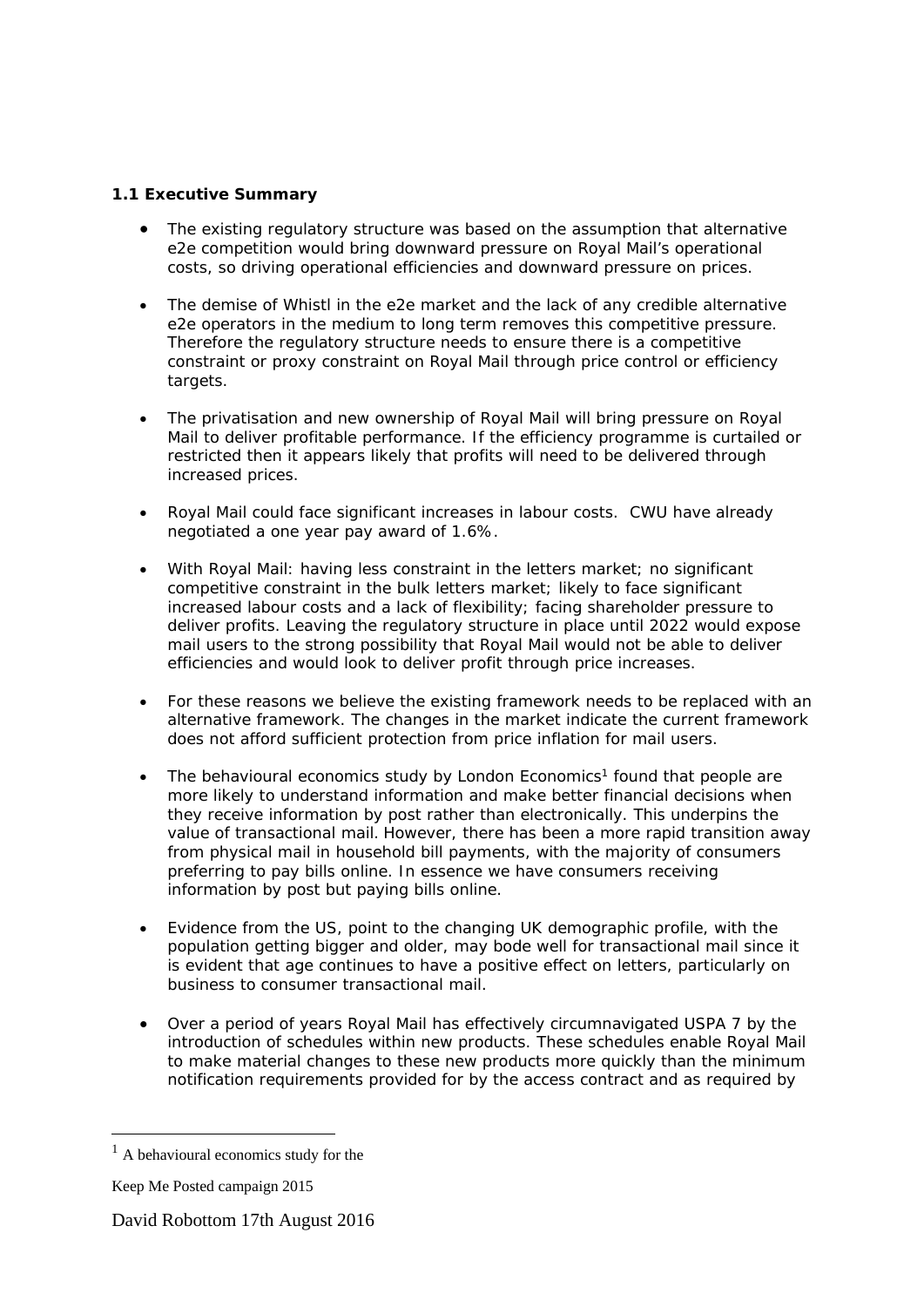USPA 7. Effectively customers have no other option than to accept these new schedules in order to benefit from and use the new product.

- The Mail Integrity Code of Practice was introduced when the UK postal market was first liberalised in the late nineties. It was right and fit for purpose at that time. The postal industry has evolved and postal operators through their own developments, contractual arrangement and standards, more than meet the requirements of the original code. As postal operators now exceed the code requirements its removal is appropriate.
- Given the nature of the postal market and the dynamics of e2e delivery the only operator who should be tasked with mail repatriation is Royal Mail.
- As the delivery of almost all bulk mail letters is carried out by Royal Mail, and that other regulated postal operators are of a very small scale, it appears disproportionate to apply additional redress and reporting requirements to other regulated postal operators.
- Consumer Protection Condition 5 is unnecessary on the basis that postal operators have sufficient incentives to deliver mail on behalf of their customers, – either as a result of requirements set out in other regulatory conditions or through contractual arrangements. Therefore a specific regulatory obligation requiring them to do so would be unnecessary regulatory burden.
- All reductions in notification periods give Royal Mail greater flexibility and greater operational efficiency. It is therefore vital that Royal Mail utilise this operational efficiency and reduce their overall operational cost base, OFCOM must be in a position to encourage such efficiencies.

#### **2.1 Introduction**

**2.1.1** The BBC Licence Fee Unit welcomes the opportunity to submit evidence to the Ofcom Review of the Regulation of Royal Mail 2016.

**2.1.2** The BBC contracts with a number of companies to administer the television licensing system (together with the BBC Licence Fee Unit Management Team these companies are known publicly as TV Licensing). The BBC Licence Fee Unit sits within the BBC Finance and Business Division, and ultimately reports to the BBC Executive Board. The BBC is currently governed by the BBC Trust which represents the interests of licence fee payers and approves the overall strategy.

**2.1.3** TV Licensing inform people of the need to buy a TV licence. TV Licensing send licence renewal letters and process queries, applications and payments. TV Licensing also maintain a database of licensed and unlicensed addresses in the UK and use this data to identify and visit people who are believed to be using a TV receiver without a valid licence.

**2.1.4** The BBC Licence Fee Unit uses the UK postal system: Access and Royal Mail Retail, to communicate with consumers. The BBC Licence Fee Unit mails approximately 55m communications each year. This mail is classified as transactional mail.

**2.1.5** The BBC Licence Fee Unit is obligated to drive efficiencies regarding postal costs to the business on behalf of all licence fee payers. The BBC Licence Fee Unit constantly seek to evidence commitment to reducing costs and to continuously evaluate and deliver value to the British public.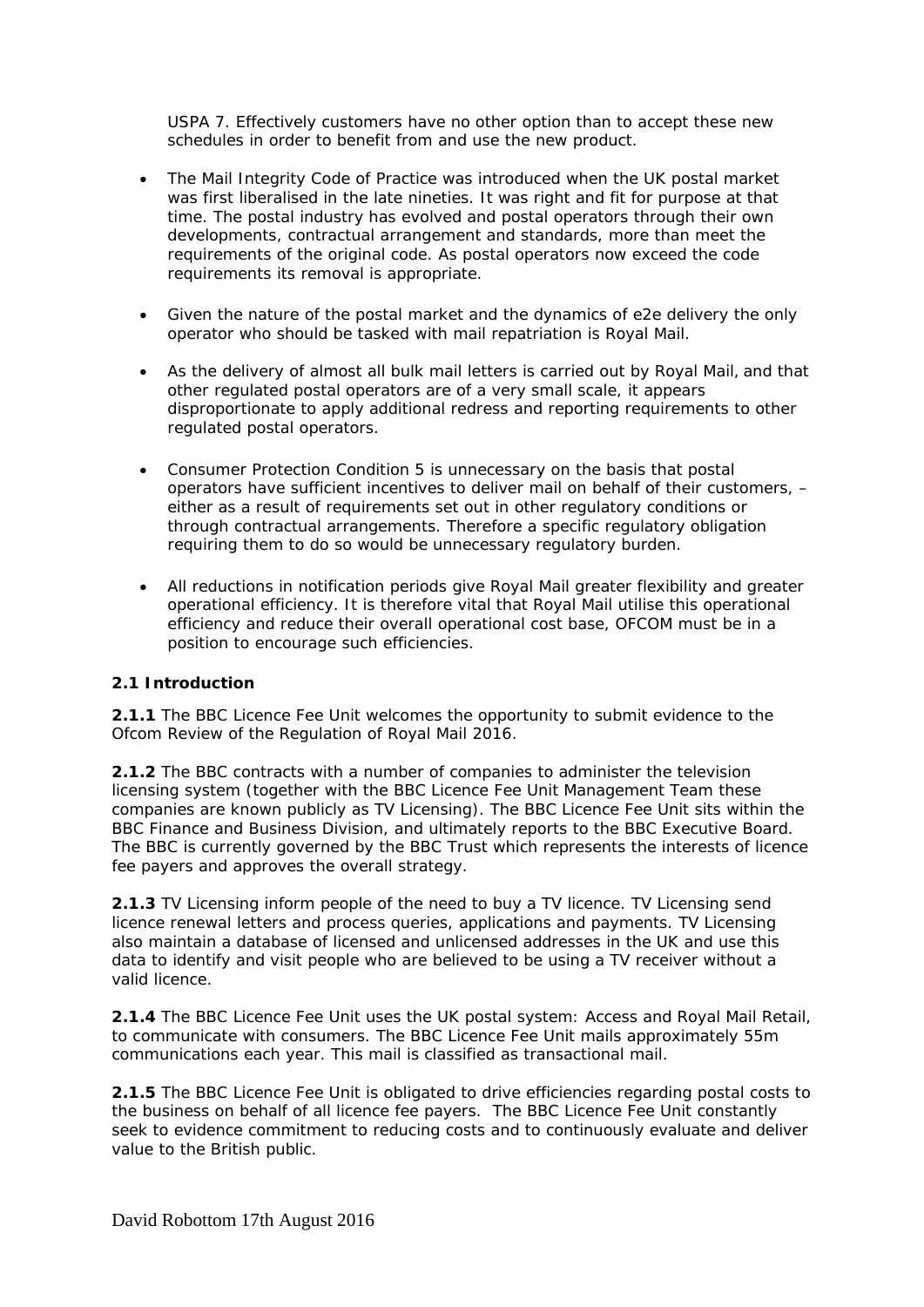### **3.1 Ofcom's specific questions – BBC Licence Fee Unit response**

*Question 1: Do you agree that the evidence summarised in Section 4 and set out in more detail in the annexes to this consultation does not support the imposition of (i) further price controls on parts of Royal Mail's business or (ii) efficiency targets? Please state your reasons and provide evidence to support your view.* 

**We do not agree with Ofcom that this consultation does not support the imposition of (i) further price controls on parts of Royal Mail's business or (ii) efficiency targets?, for the following reasons:** 

- The development of competition within the UK postal market has been driven by downstream access. It has allowed mailers to access lower wholesale prices in comparison with Royal Mail retail prices but the underlying problem remains that true and effective competition to Royal Mail will only come from alternative e2e network development.
- Ofcom have concluded that the likelihood of the emergence of a rival e2e operator has diminished and as such the constraints on Royal Mail in letters are weaker than they were in 2012, see 4.84 in the report.
- Ofcom's own analysis has shown that there is no significant competitive constraints on Royal Mail's pricing of bulk letter mail see 4.90 in the report.

Royal Mail could face significant increases in labour costs from their new pay deal with employees. The CWU have already negotiated a one year pay award of 1.6%.

- The privatisation and new ownership of Royal Mail will bring pressure on Royal Mail to deliver profitable performance. If the efficiency programme is curtailed or restricted then it appears likely that profits will need to be delivered through increased prices.
- The existing regulatory structure was based on the assumption that alternative e2e competition would bring downward pressure on Royal Mail's operational costs, so driving operational efficiencies and downward pressure on prices.
- The demise of Whistl in the e2e market and the lack of any credible alternative e2e operators in the medium term removes this competitive pressure. Therefore the regulatory structure needs to ensure there is a competitive or proxy pressure on Royal Mail through price control or efficiency targets.

*Question 2: Do you agree that the regulatory framework should remain in place until March 2022 following the anticipated completion of Ofcom's review by the end of 2016-17? Please state your reasons and provide evidence to support your view.* 

**We do not agree that the regulatory framework should remain in place until March 2022 following the anticipated completion of Ofcom's review by the end of 2016-17, for the following reasons:** 

David Robottom 17th August 2016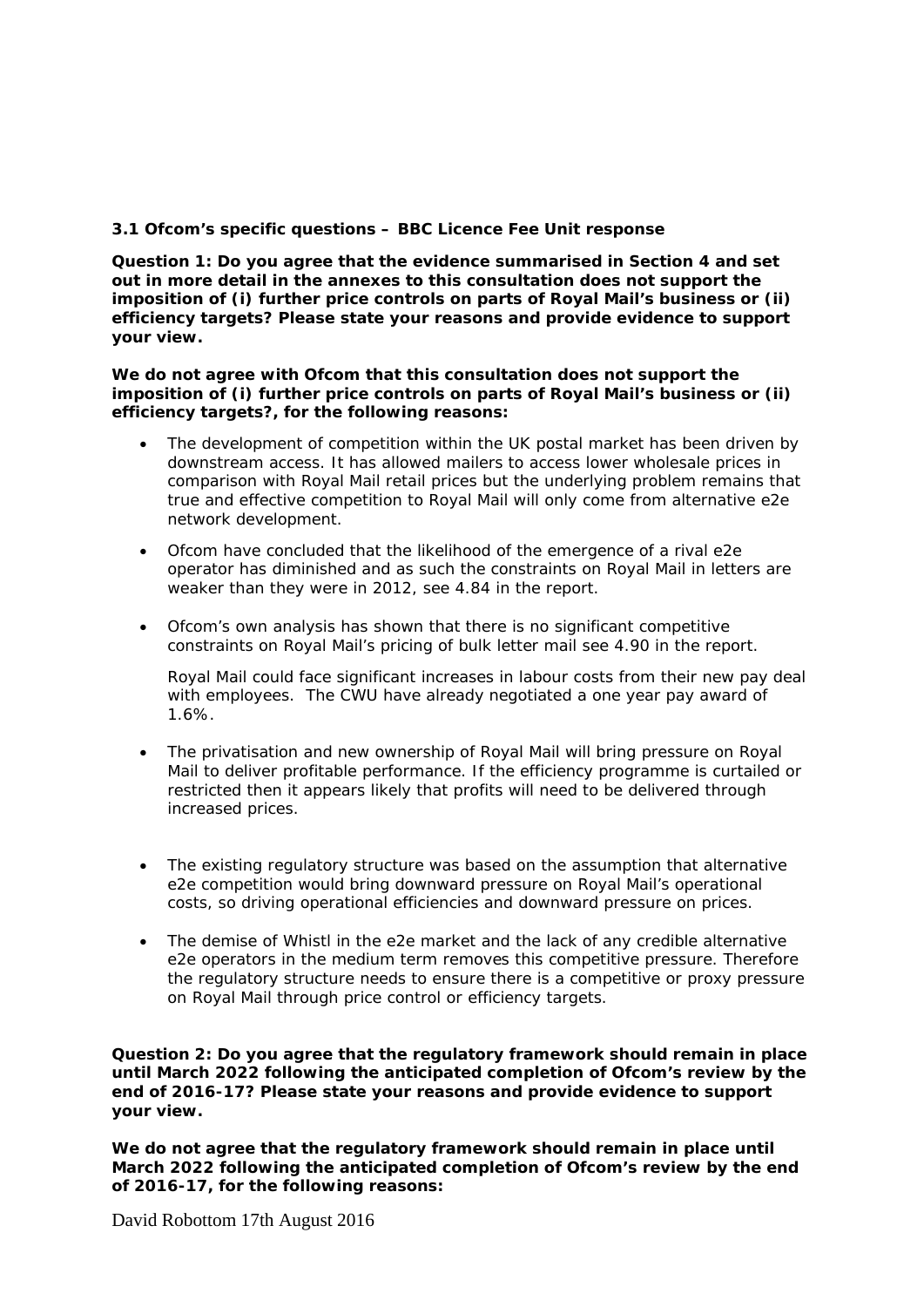- Ofcom have concluded that the likelihood of the emergence of a rival e2e operator has diminished and as such the constraints on Royal Mail in letters are weaker than they were in 2012, see 4.84 in the report.
- Ofcom's own analysis has shown that there is no significant competitive constraints on Royal Mail's pricing of bulk letter mail see 4.90 in the report.
- Royal Mail could face significant increases in labour costs from their new pay deal with employees. CWU have already negotiated a one pay award of 1.6%.
- The existing regulatory structure was based on the assumption that alternative e2e competition would bring downward pressure on Royal Mail's operational costs, so driving operational efficiencies and downward pressure on prices.
- The privatisation and new ownership of Royal Mail will bring pressure on Royal Mail to deliver profitable performance. If the efficiency programme is curtailed or restricted then it appears likely that profits will need to be delivered through increased prices.
- With Royal Mail: having less constraint in the letters market; no significant competitive constraint in the bulk letters market; likely to face significant increased labour costs and a lack of flexibility; facing shareholder pressure to deliver profits. Leaving the regulatory structure in place until 2022 would expose mail users to the strong possibility that Royal Mail would not be able to deliver efficiencies and would look to deliver profit through price increases.
- For these reasons we believe the existing framework needs to be replaced with an alternative framework. Changes in the market indicate that the current framework does not afford sufficient protection from price inflation for mail users.

#### *Question 3: Do you agree that the analysis summarised in Section 4 and set out in more detail in the annexes to this consultation accurately reflects the UK postal market? Please state your reasons and provide evidence to support your view.*

#### **We do agree that the analysis summarised in Section 4 and set out in more detail in the annexes to this consultation accurately reflects the UK postal market. The following reasons and evidence is focused on the transactional market within the UK postal market:**

- Transactional mail has continued to decline over the last 10 years, the prime drivers for the decline are:
	- o E-substitution electronic forms of communication, such as e-mail.
	- o Low GDP growth, it is likely that the recession experienced in the UK, increased the rate of decline of some mail volumes, more than would otherwise have been the case.
	- o Price rises, particularly those that were above inflation, were also likely to have impacted the consumption of mail products.
- The latest annual report from Ofcom<sup>2</sup> shows the total letter market volume has declined 1.1% versus last year. This is the lowest rate of decline over the last ten years. This may be a function of the GDP growth experienced by UK, as it recovered from the global recession.

1

<sup>2</sup> Ofcom Annual Monitoring Update 2015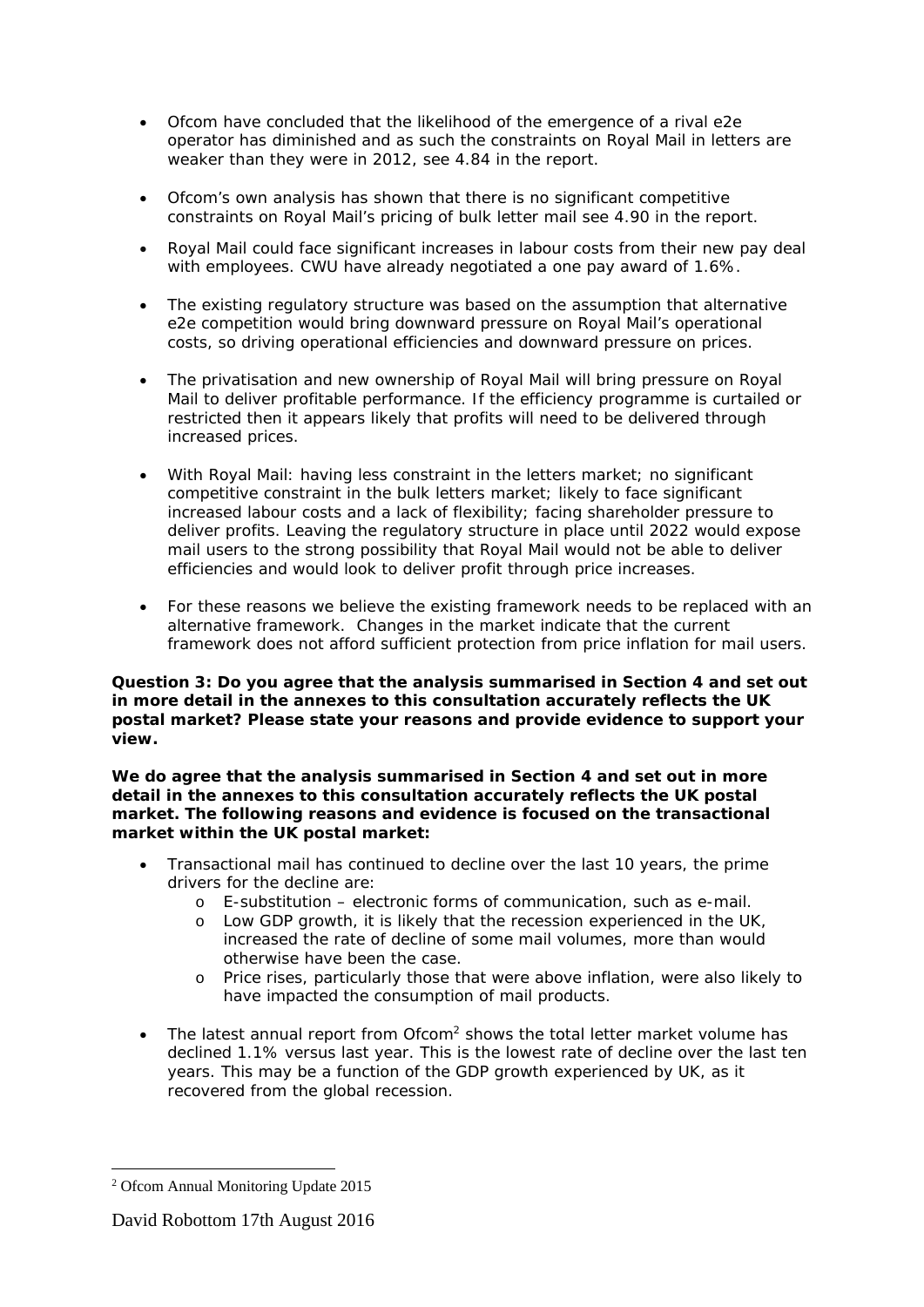- PWC in their report  $3$  predicted the rate of e-substitution in letters to slow gradually to 2023. The early adopters of e-substitution were very much users of transactional mail. Therefore there is a very strong likelihood that this sector of mail may be close to e-substitution saturation and the remaining mail users are the part of the "paper loyal" consumer group. 80% of UK households now have broadband, according to Ofcom, up on the 75% in 2014. The behavioural economics study by London Economics<sup>4</sup> found that people are more likely to understand information and make better financial decisions when they receive information by post rather than electronically. This underpins the value of transactional mail. However, there has been a more rapid transition away from physical mail in household bill payments, with the majority of consumers preferring to pay bills online. In essence we have consumers receiving information by post but paying bills online.
- Evidence from the US, point to the changing UK demographic profile, with the population getting bigger and older, may bode well for transactional mail since it is evident that age continues to have a positive effect on letters, particularly on business to consumer transactional mail.

#### *Question 4: Do you agree with our proposal not to amend the Universal Service Order or the DUSP conditions to include tracking as standard on First and Second Class single piece parcels? Please state your reasons and provide evidence to support your view.*

**BBC Licence Fee Unit focus, in the context of the UK Postal market, is on letters as a major user of letter postal services. As such we restrict our response to this consultation to those areas associated with or having an impact on letter mail.** 

*Question 5: Do you agree with our proposal to retain the safeguard cap in its current form? Please state your reasons and provide evidence to support your view.* 

**BBC Licence Fee Unit focus, in the context of the UK Postal market, is on letters as a major user of letter postal services. As such we restrict our response to this consultation to those areas associated with or having an impact on letter mail.** 

*Question 6: Do you agree that we should amend the USPA Condition so that it is clear that access operators cannot be required to accept general terms and conditions that include shorter notification periods than those provided for under USPA 7?* 

**We do agree that Ofcom should amend the USPA Condition so that it is clear that access operators cannot be required to accept general terms and conditions that include shorter notification periods than those provided for under USPA 7, for the following reasons:** 

 Over a period of years Royal Mail has effectively circumnavigated USPA 7 by the introduction of schedules within new products. These schedules enable Royal Mail to make material changes to these new products more quickly than the minimum

<u>.</u>

<sup>3</sup> PWC The outlook for UK mail volumes to 2023

<sup>&</sup>lt;sup>4</sup> A behavioural economics study for the

Keep Me Posted campaign 2015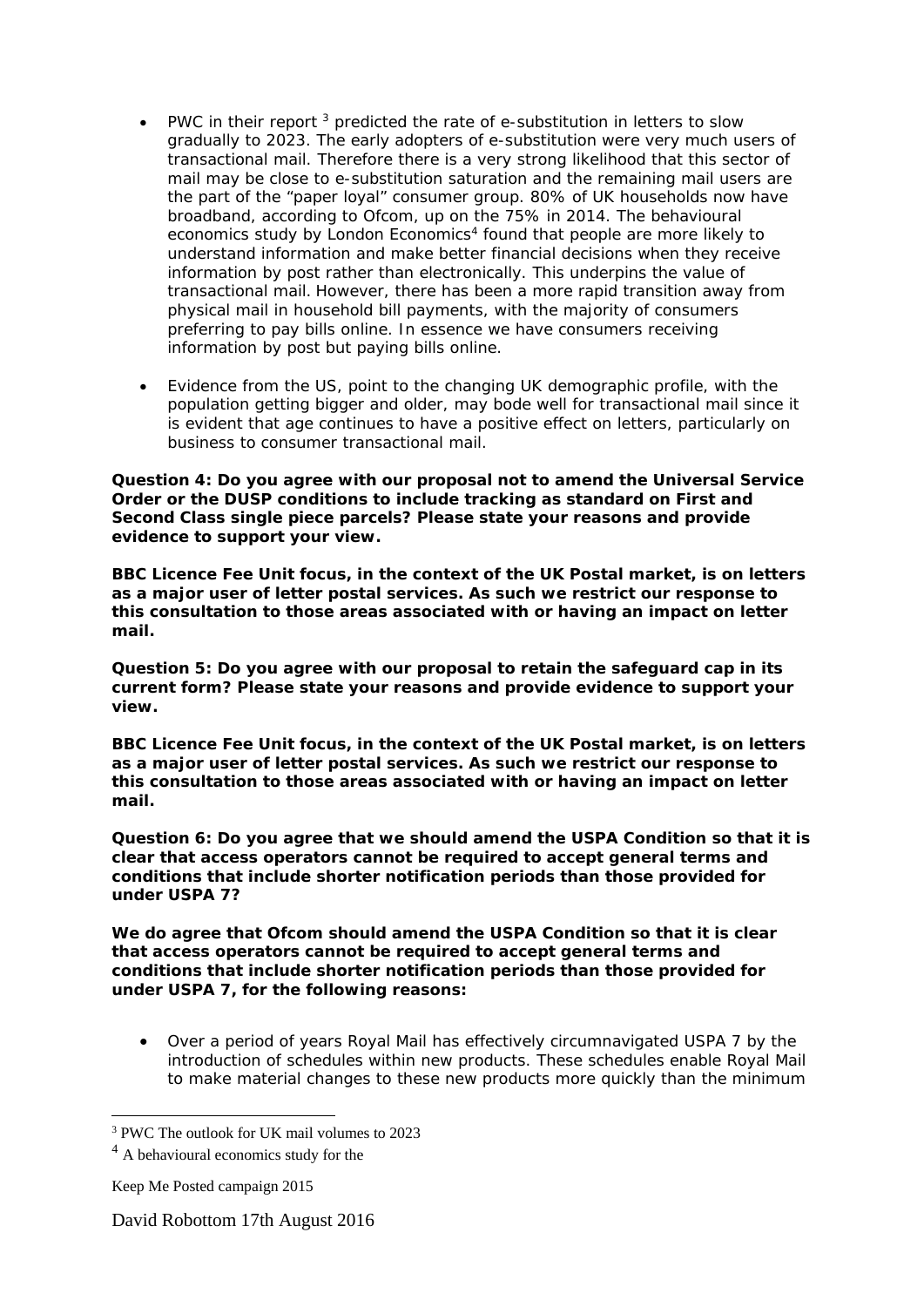notification requirements provided for by the access contract and as required by USPA 7. Effectively customers have no other option than to accept these new schedules in order to benefit from and use the new product.

- There is an overriding assumption made by Royal Mail that customers can just change their mailing plans to accommodate changes to terms and conditions. A reduced notification period exacerbates this. This assumption is not correct. Plans are set and budgeted for in advance of the start of each year. In addition, transactional mailers, particularly those like BBC's Licence Fee Unit with a legal obligation to communicate with customers, cannot simply change their plans.
- The unfettered freedom to notify of changes in a reduced time period brings a degree of uncertainty into the marketplace and a reduced level of transparency. This measure ensures transparency and a level of consistency and trust in the market and in the process and notification of change

#### *Question 7: Do you agree with our proposal to amend the scope of Essential Condition 1 to cover untracked letter and large letter mail, and single piece universal service parcels, and to remove the remaining universal service products from the scope of the Essential Condition 1?*

**We do agree with Ofcom proposal to amend the scope of Essential Condition 1 to cover untracked letter and large letter mail, and single piece universal service parcels, and to remove the remaining universal service products from the scope of the Essential Condition 1, for the following reasons:** 

 The proposal will give consumer's trust and confidence in letter mail and the UK postal system. Enhanced consumer trust and confidence has a knock on effect on mailers and will be beneficial to large client mailers.

#### *Question 8: Do you agree with the proposed streamlining revisions to Essential Condition 1, including the removal of the Mail Integrity Code of Practice, as drafted in Annex 12?*

**We do agree with the proposed streamlining revisions to Essential Condition 1, including the removal of the Mail Integrity Code of Practice, as drafted in Annex 12, for the following reasons:** 

- The streamlining revisions to the condition bring it up to date with the postal industry. This reflects the current industry position and the processes and procedures that postal operators have in place.
- The streamlining ensures postal users (business and consumers) will still have trust and confidence in the postal system.
- The Mail Integrity Code of Practice was introduced when the UK postal market was first liberalised in the late nineties. It was right and fit for purpose at that time. The postal industry has evolved and postal operators through their own developments, contractual arrangement and standards, more than meet the requirements of the original code. As postal operators now exceed the code requirements its removal is appropriate.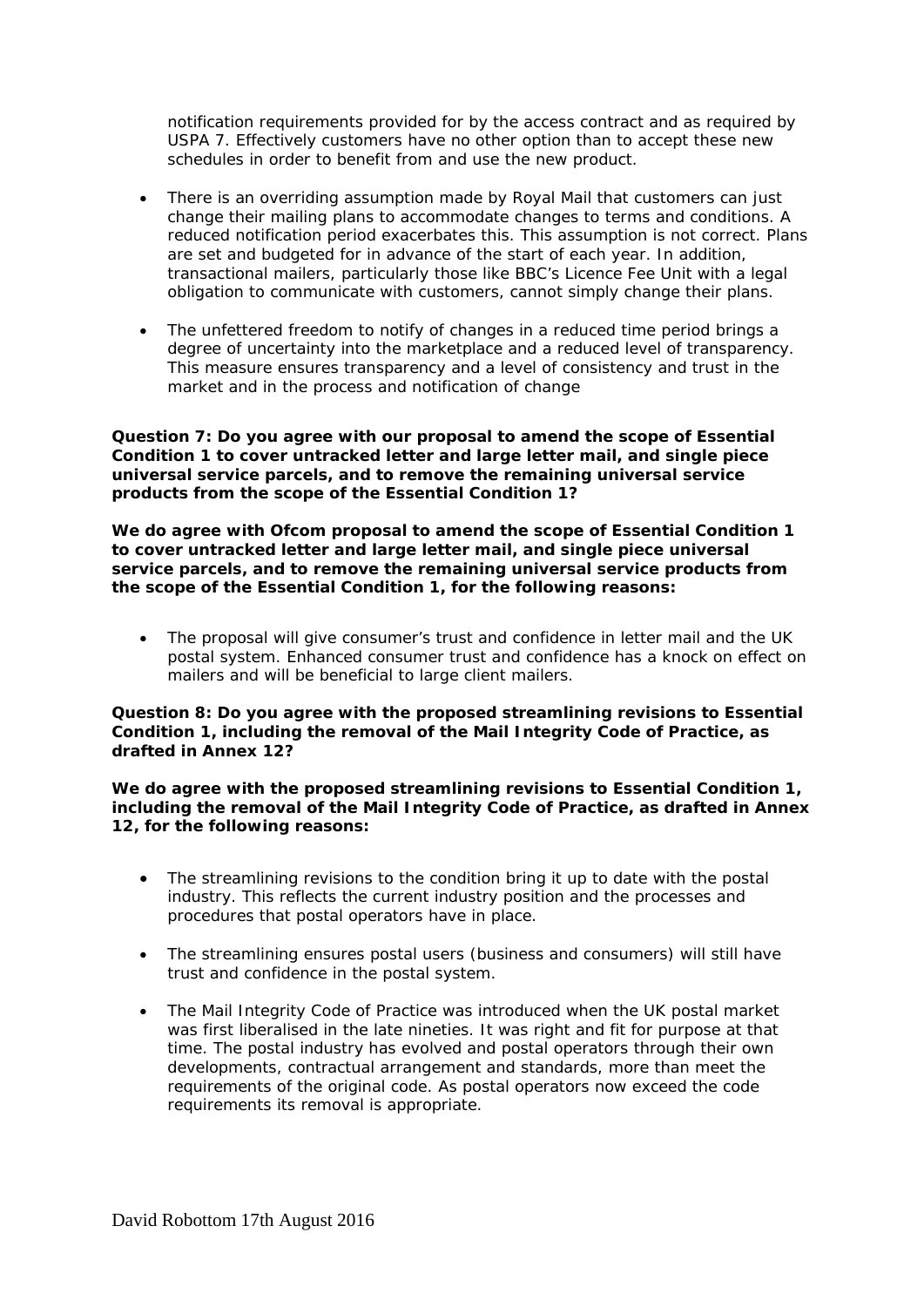#### *Question 9: Do you agree that the proposed drafting of Essential Condition 1 including relevant definitions accurately capture our intended objectives and the intended operators and mail types?*

**We do agree that the proposed drafting of Essential Condition 1 including relevant definitions accurately capture Ofcom's intended objectives and the intended operators and mail types, for the following reasons:** 

- The drafting reflects the nature of the postal industry now and in the foreseeable future.
- The mail integrity requirements work on the premise of stating objectives and then allowing postal operators to meet or exceed the stated objectives using their own bespoke processes, procedures and systems.
- The definitions and objectives ensure postal users (business and consumers) will still have trust and confidence in the postal system.

### *Question 10: Do you agree with the proposed revisions to Consumer Protection 2, including the removal of the PCOP code and agreement, as drafted in Annex 13?*

**We do agree with the proposed revisions to Consumer Protection 2, including the removal of the PCOP code and agreement, as drafted in Annex 13, for the following reasons:** 

- The current consumer protection 2 and the PCOP code and agreement are no longer relevant.
- Mis-directed and mis-collected mail comes from letters and large letters and with the demise of Whistl e2e service that mail would be within the Royal Mail network and delivered by Royal Mail.
- Royal Mail and DSA operators have contractual arrangements in place for the repatriation of mail as do Royal Mail and document exchange businesses such as DX.
- Given the nature of the postal market and the dynamics of e2e delivery the only operator who should be tasked with mail repatriation is Royal Mail.

#### *Question 11: Do you agree that the proposed drafting of CP 2 including relevant definitions accurately capture our intended objectives and the intended operators and mail types?*

**We do agree that the proposed drafting of CP 2 including relevant definitions accurately capture Ofcom's intended objectives and the intended operators and mail types, for the following reasons:** 

- The drafting reflects the nature of the postal industry now and in the foreseeable future.
- The consumer protection mail repatriation requirements work on the premise of stating objectives and then allowing Royal Mail to meet or exceed the stated objectives using their own bespoke processes, procedures and systems.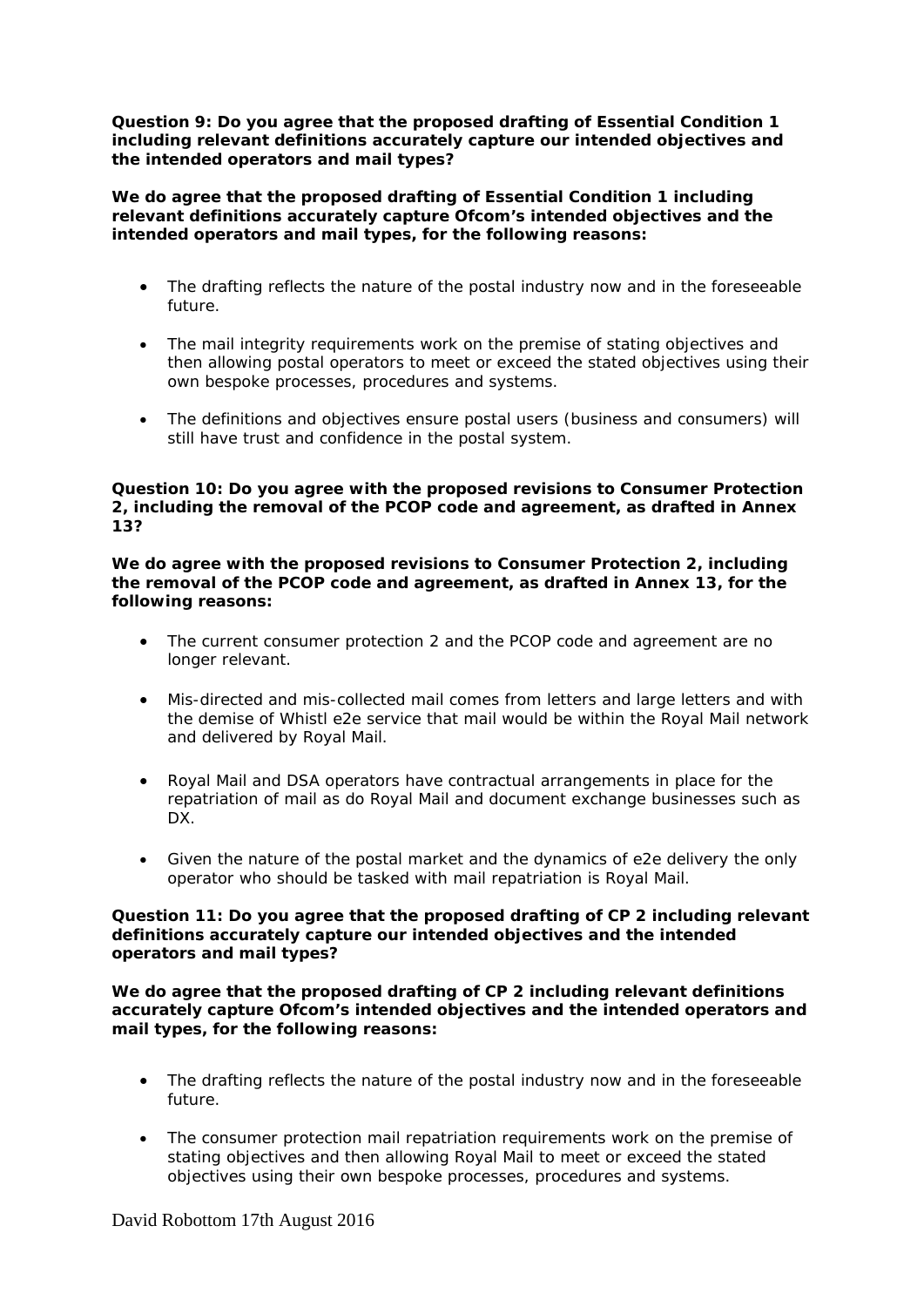The definitions and objectives ensure postal users (business and consumers) will still have trust and confidence in the postal system.

#### *Question 12: Do you agree with our proposal to amend the scope of Consumer Protection Condition 3 so that it retains a minimum requirement for all postal operators, and that additional requirements in relation to redress and reporting would apply to Royal Mail as the universal service provider only?*

**We do agree with Ofcom's proposal to amend the scope of Consumer Protection Condition 3 so that it retains a minimum requirement for all postal operators, and that additional requirements in relation to redress and reporting would apply to Royal Mail as the universal service provider only, for the following reasons:** 

- An effective complaints system which meets consumer needs is important to promote consumer trust and confidence in the UK postal market. Therefore it is fundamental that complaint handling regulations meet consumer needs. The existing complaint handling regulations do structurally (in terms of the regulation) allow consumers to have access to information that enables them to complain effectively to their postal operator and where dissatisfied with the outcome take their complaint to ADR.
- It ensures a minimum level of protection to consumers of all types of mail, in accordance with the requirements of the Postal Services Directive, so ensuring consumer trust and confidence is not diminished.
- As the delivery of almost all bulk mail letters is carried out by Royal Mail, and that other regulated postal operators are of a very small scale, it appears disproportionate to apply additional redress and reporting requirements to other regulated postal operators.

#### *Question 13: Do you agree with our proposed drafting of Consumer Protection Condition 3 given our proposal to only apply the additional requirements set out in CP 3.3 in relation to redress and reporting to Royal Mail as the universal service provider?*

**We do agree with Ofcom's proposed drafting of Consumer Protection Condition 3 given Ofcom's proposal to only apply the additional requirements set out in CP 3.3 in relation to redress and reporting to Royal Mail as the universal service provider, for the following reasons:** 

- The drafting reflects the nature of the postal industry now and in the foreseeable future.
- A minimum requirement across postal operators ensures a minimum level of protection to consumers of all types of mail, in accordance with the requirements of the Postal Services Directive, so ensuring consumer trust and confidence is not diminished.
- The consumer protection complaint handling requirements work on the premise of stating objectives and then allowing Royal Mail to meet or exceed the stated objectives using their own bespoke processes, procedures and systems.
- The definitions and objectives ensure postal users (business and consumers) will still have trust and confidence in the postal system.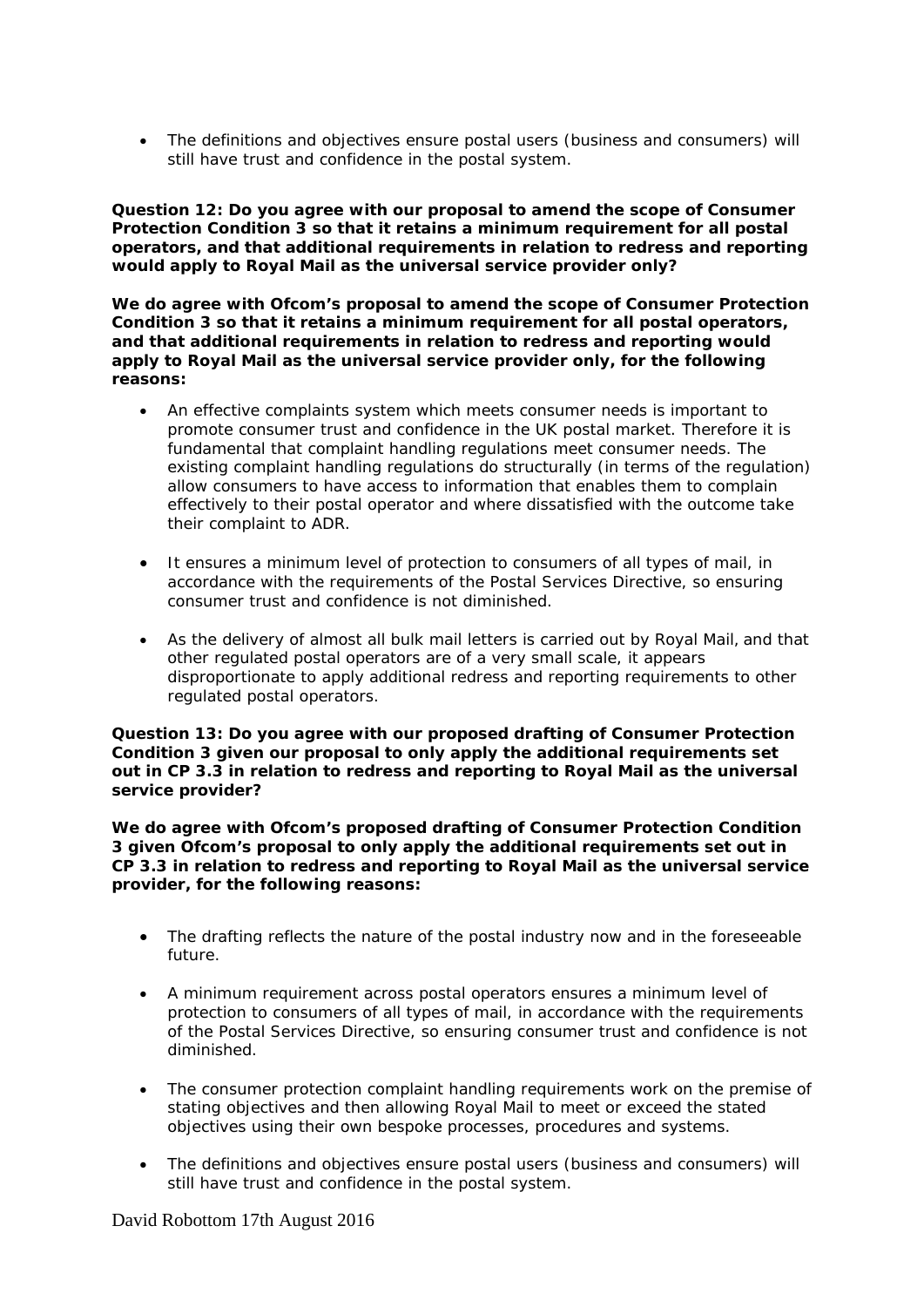# *Question 14: Do you agree with our proposal to revoke Consumer Protection Condition 5?*

#### **We do agree with Ofcom's proposal to revoke Consumer Protection Condition 5, for the following reasons:**

 Consumer Protection Condition 5 is unnecessary on the basis that postal operators have sufficient incentives to deliver mail on behalf of their customers, – either as a result of requirements set out in other regulatory conditions or through contractual arrangements. Therefore a specific regulatory obligation requiring them to do so would be unnecessary regulatory burden.

#### *Question 15: Do you agree with our proposal to remove the one-month notification period for price decreases to Royal Mail's universal service products and services?*

**We do agree with Ofcom's proposal to remove the one-month notification period for price decreases to Royal Mail's universal service products and services, for the following reasons:** 

 It will give consumers and SMEs the immediate benefit of the price decrease and does not impact Royal Mail's operational flexibility.

#### *Question 16: Do you agree with our proposal to reduce the advance notice period for specified collection times to one month (reduced from three months)?*

**We do agree with Ofcom's proposal to reduce the advance notice period for specified collection times to one month (reduced from three months), for the following reasons:** 

- This has no material impact on consumers.
- It could have an impact on businesses, though. There may be an initial cost impact as suppliers adjust operational processes due to the initial reduction in the notice period. Ofcom will need to ensure the move to one month does not operationally and commercially impact businesses.
- This reduction in notification period gives Royal Mail greater flexibility and greater operational efficiency. Ofcom will need to ensure Royal Mail utilise this operational efficiency and reduce their overall operational cost base.

# *Question 17: Do you agree with our proposal to remove the advance notice period for latest delivery times (currently at three months)?*

# **We do agree with Ofcom's proposal to** *remove the advance notice period for latest delivery times (currently at three months),* **for the following reasons:**

- This has no material impact on consumers.
- It could have an impact on businesses, though. The move from three months to no notification period could have an adverse effect on businesses. There may be